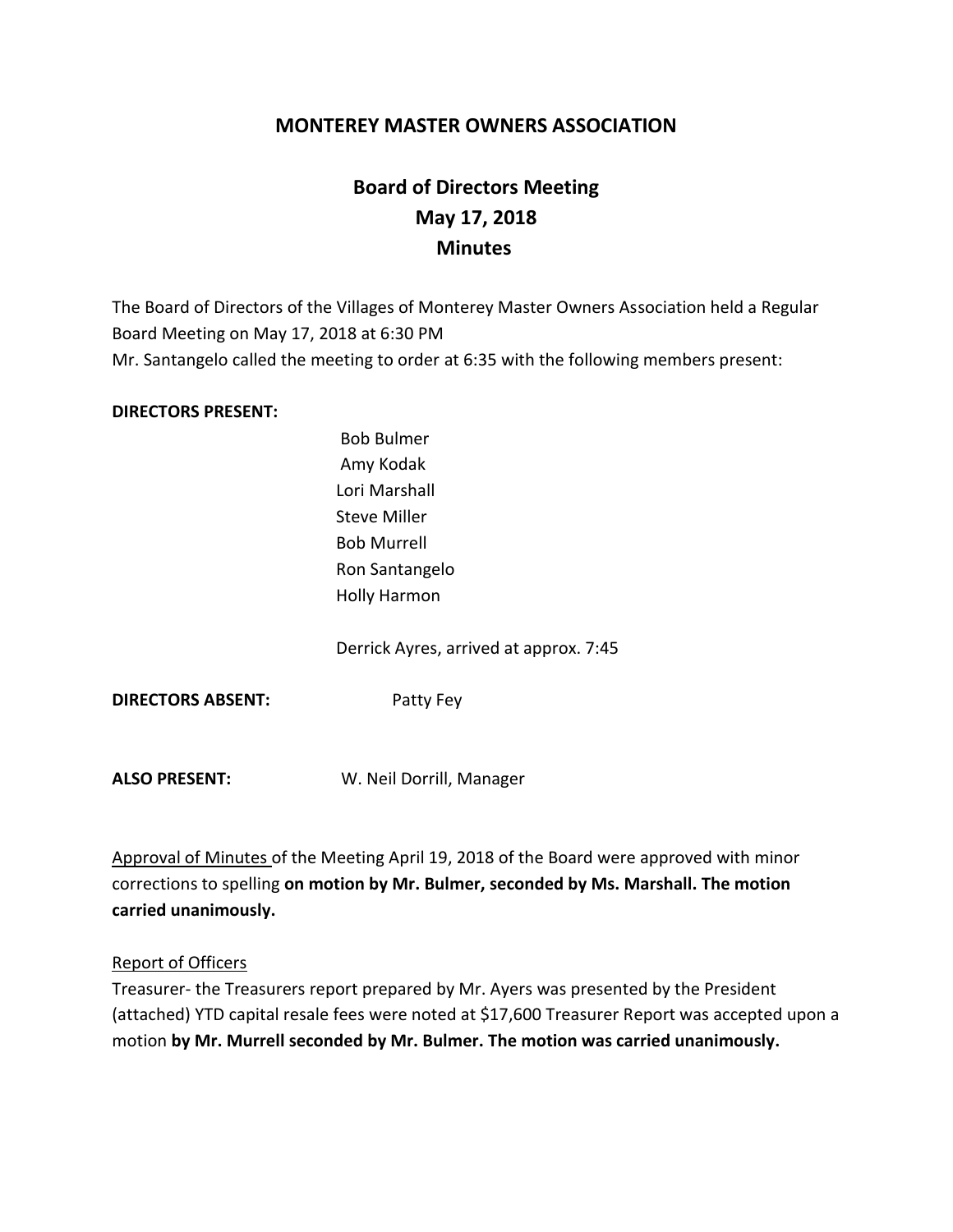Mr. Dorrill also updated the Board on the credit card authorization to include a bank card in lieu of the Costco card. Mr. Ayers and Mrs. Corsarie were authorized signatories with a \$10,000 limit.

## **Security**

Ms. Marshall outlined repairs for the exit lanes to include replacement of loop detection and authorized paving contractor if necessary to reinstall brick entry

Ms. Marshall introduced a "known vendor" procedure for contractors to reduce traffic back-ups occurring in the morning. This will be evaluated further.

## Clubhouse/ Grounds

Mr. Miller discussed final plans for sports court fencing at a height of 10 feet. Playground shade screen is being fabricated and he will also bid tennis fencing and security. \$27,500 estimated for fencing, additional \$27,000 for resurfacing. Final decision will be made at the time bids are received

#### New Business

- Mr. Bulmer suggested a new rule pertaining to no contractors allowed to work on Saturday. Mr. Miller suggested a survey prior to any final determination
- New member approval committee. Holly Harmon will chair a committee to process applications for approval. (Holly, Bob M., Patti, Bob B.)
- Dan Whittles was designated to review and coordinate a community swim team effort.

# Community Assignments/ needs

- President Santangelo outlined the following areas for future board decisions
- Cable/ Internet- Century Link, Hotwire, Summit, Comcast- future proposals to be evaluated
- Website- Front Steps Design Firm was suggested to update website- reservations and emergency phone alert, text feature needs to be explored